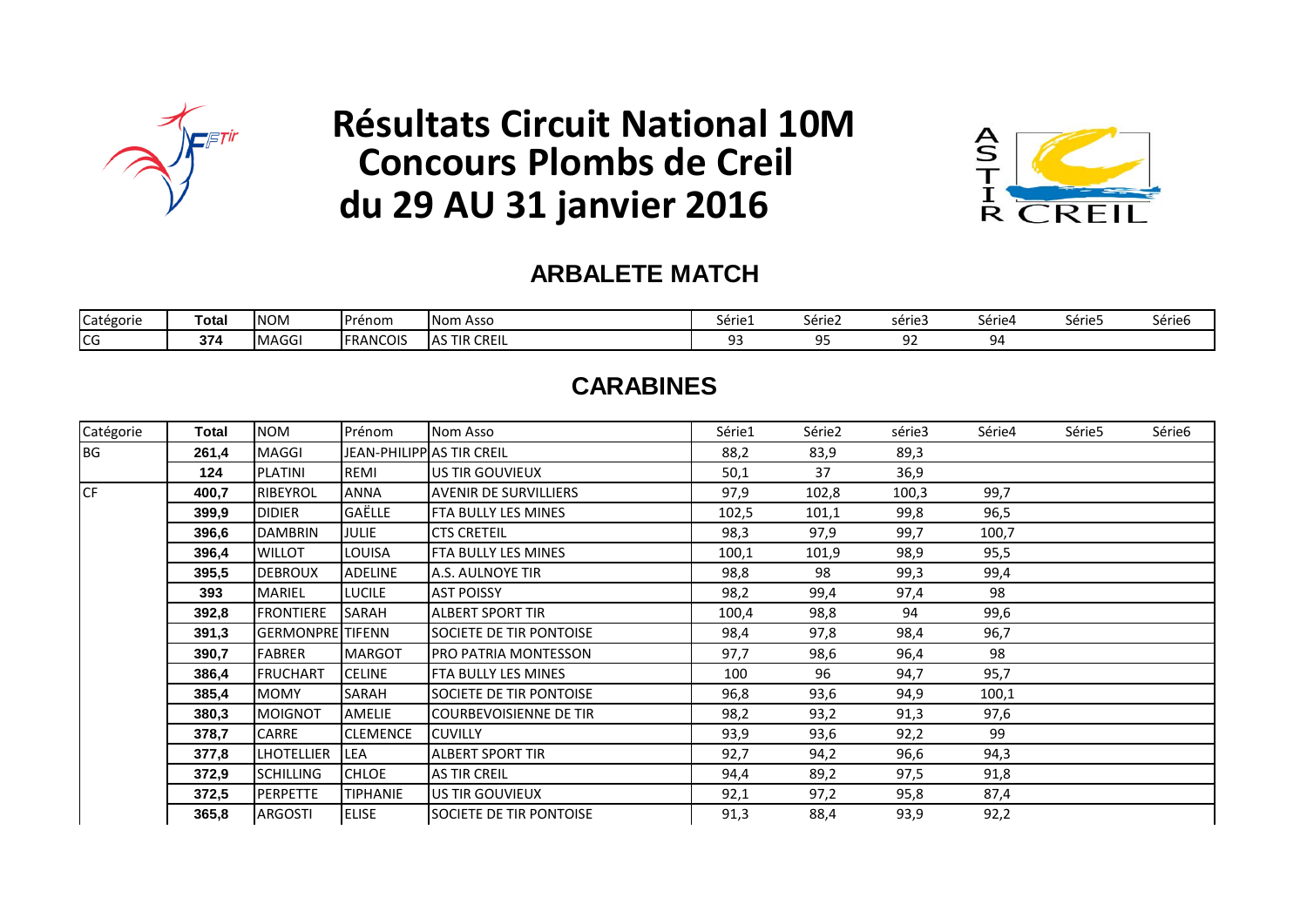|                | 359.1 | <b>BOCHER</b>            | <b>CELIA</b>      | US TIR GOUVIEUX                     | 96,5  | 87,8  | 83,4  | 91,4  |       |       |
|----------------|-------|--------------------------|-------------------|-------------------------------------|-------|-------|-------|-------|-------|-------|
|                | 336,2 | LEFEBVRE                 | <b>MORGANE</b>    | FTA BULLY LES MINES                 | 80,9  | 88,5  | 79,6  | 87,2  |       |       |
|                | 294,4 | LE POLLES                | <b>MARYLINE</b>   | <b>AS TIR CREIL</b>                 | 69,7  | 76,2  | 70,1  | 78,4  |       |       |
| CG             | 611,1 | <b>DUTENDAS</b>          | <b>DIMITRI</b>    | <b>TRN HAUBOURDIN</b>               | 102,8 | 102   | 100   | 101,9 | 102,2 | 102,2 |
|                | 607   | <b>DEBENNE</b>           | <b>THOMAS</b>     | S.M.T. VENDÔME                      | 101,9 | 102,4 | 100,7 | 102,2 | 99,9  | 99,9  |
|                | 606,5 | <b>CACHEUX</b>           | <b>THEO</b>       | CONCORDE OLYMPIQUE TRITHOISE        | 97,4  | 103,1 | 101,4 | 101,4 | 101   | 102,2 |
|                | 602,8 | <b>GALVAING</b>          | <b>ELLIOTT</b>    | SOCIETE DE TIR PONTOISE             | 100,1 | 103,1 | 98,8  | 99,5  | 101,7 | 99,6  |
|                | 602,6 | MAGGI                    | <b>FRANCOIS</b>   | <b>AS TIR CREIL</b>                 | 101,3 | 100   | 98,6  | 97,6  | 100,8 | 104,3 |
|                | 599,4 | <b>FOUQUOIRE RICHARD</b> |                   | <b>AS TIR CREIL</b>                 | 100   | 101   | 94,7  | 98,3  | 101,9 | 103,5 |
|                | 596,3 | <b>BOULMIER</b>          | <b>THOMAS</b>     | FTA BULLY LES MINES                 | 97    | 98,2  | 98    | 98,7  | 101,7 | 102,7 |
|                | 593,4 | <b>GRANIE</b>            | <b>VICTOR</b>     | AT BUC                              | 97,4  | 100,8 | 97,1  | 99,3  | 100,1 | 98,7  |
|                | 591,2 | <b>ANCELLIN</b>          | <b>VALENTIN</b>   | <b>TIR ROYEN</b>                    | 101,8 | 97,1  | 98,3  | 96,4  | 99,6  | 98    |
|                | 590,2 | SZCZEPANIAK EMMANUEL     |                   | FTA BULLY LES MINES                 | 99,6  | 98,2  | 96,7  | 95,8  | 101,9 | 98    |
|                | 586,7 | JAN                      | <b>THEO</b>       | <b>AS TIR CREIL</b>                 | 98,5  | 99,8  | 98,8  | 97,6  | 95,6  | 96,4  |
|                | 582,2 | PILLON                   | <b>MATHIAS</b>    | L'ESCOPETTE PICARDE                 | 97,4  | 97,8  | 92,9  | 101,2 | 97,3  | 95,6  |
|                | 579,7 | VASSEUR                  | <b>TOM</b>        | <b>CIBLE CLERMONTOISE</b>           | 97    | 101   | 95    | 94,7  | 97,7  | 94,3  |
|                | 570,1 | ROGER                    | <b>CLEMENT</b>    | <b>CARABINIERS SAINT QUENTINOIS</b> | 96,5  | 99,6  | 91,4  | 94    | 94,5  | 94,1  |
|                | 567,3 | <b>LEROUX</b>            | PAUL              | L'ESCOPETTE PICARDE                 | 95,7  | 93,5  | 92,9  | 93    | 96,4  | 95,8  |
|                | 559,9 | MORCHIPON THOMAS         |                   | FTA BULLY LES MINES                 | 91,9  | 92,5  | 95,8  | 92,8  | 91,5  | 95,4  |
|                | 549,4 | LENGRONNE LOUIS          |                   | SOCIETE DE TIR PONTOISE             | 87,8  | 90,3  | 89,7  | 95,4  | 95    | 91,2  |
|                | 544   | <b>RENAULT</b>           | <b>LUCAS</b>      | SOCIETE DE TIR PONTOISE             | 94,9  | 90,7  | 92,8  | 88,4  | 90,6  | 86,6  |
|                | 472,1 | <b>KUMM</b>              | <b>ROBIN</b>      | FTA BULLY LES MINES                 | 82,4  | 77,4  | 83,4  | 84,3  | 72    | 72,6  |
| D <sub>1</sub> | 414,5 | <b>HUARD</b>             | <b>SAMIRA</b>     | <b>ATCP ALENCON</b>                 | 102,8 | 103,9 | 103,4 | 104,4 |       |       |
|                | 411,1 | PAIMBLANC                | <b>NOLWENN</b>    | <b>ALS CLICHY</b>                   | 102,8 | 102,6 | 102,9 | 102,8 |       |       |
|                | 403,5 | <b>BISTON</b>            | <b>AGATHE</b>     | SOCIETE DE TIR DE REIMS             | 101   | 101,1 | 99,9  | 101,5 |       |       |
|                | 401,2 | <b>SCHIRAR</b>           | <b>KAREN</b>      | SOCIETE DE TIR PONTOISE             | 99,1  | 101   | 100,6 | 100,5 |       |       |
|                | 396,7 | <b>JANY</b>              | <b>CHRISTELLE</b> | PRO PATRIA MONTESSON                | 99,7  | 99,1  | 99,5  | 98,4  |       |       |
|                | 389,8 | <b>RENE</b>              | <b>ANNE</b>       | TIR SPORTIF CAUDRESIEN              | 98,8  | 95,7  | 98,5  | 96,8  |       |       |
|                | 388,7 | RUCKEBUSCH EMILIE        |                   | <b>AS TIR CREIL</b>                 | 96,7  | 95,5  | 97,7  | 98,8  |       |       |
|                | 387,8 | DA COSTA                 | <b>CINDY</b>      | <b>TIR ROYEN</b>                    | 98,5  | 96,6  | 96,9  | 95,8  |       |       |
|                | 385,4 | <b>MERLIER</b>           | <b>LUCILLE</b>    | US TIR GOUVIEUX                     | 95,6  | 95,8  | 95,6  | 98,4  |       |       |
|                | 353,5 | LE TORS DE CIFLAVIE      |                   | US TIR GOUVIEUX                     | 83,6  | 84,5  | 94,1  | 91,3  |       |       |
| D <sub>2</sub> | 397,5 | <b>TARDELLA</b>          | <b>CECILE</b>     | A.T BUC                             | 98,8  | 100   | 99,8  | 98,9  |       |       |
|                | 395,1 | <b>COUSIN</b>            | <b>CLAUDIE</b>    | <b>SOCIETE DE TIR PONTOISE</b>      | 97,5  | 98,8  | 100,2 | 98,6  |       |       |
|                | 385   | COLMANT                  | CHANTAL           | PRO PATRIA MONTESSON                | 94,5  | 95,6  | 95,1  | 99,8  |       |       |
|                | 363,5 | JAN                      | <b>MARLENE</b>    | <b>AS TIR CREIL</b>                 | 87,7  | 91,3  | 95,6  | 88,9  |       |       |
|                | 361,7 | <b>TISSOT</b>            | SONIA             | US TIR GOUVIEUX                     | 92,7  | 95,8  | 82,4  | 90,8  |       |       |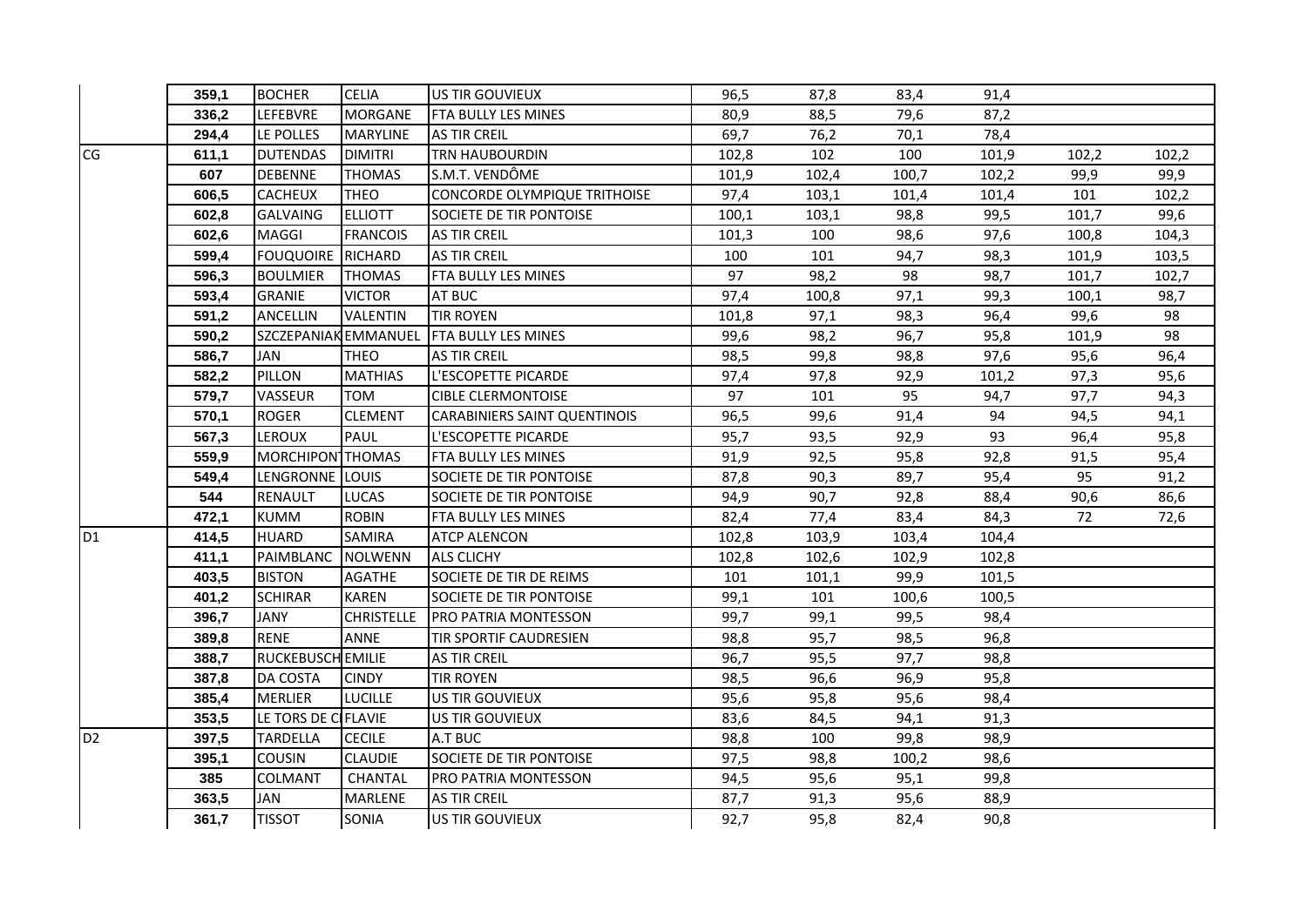| D <sub>3</sub> | 383,2 | <b>VIENNE</b>            | <b>CHRISTINE</b>  | <b>CUVILLY</b>                               | 95,7  | 95,7  | 95,8  | 96    |       |       |
|----------------|-------|--------------------------|-------------------|----------------------------------------------|-------|-------|-------|-------|-------|-------|
|                | 382,5 | <b>VIGIER</b>            | <b>MARYSE</b>     | LA CIBLE FRANCONVILLOISE                     | 101,5 | 90    | 99    | 92    |       |       |
|                | 376,1 | <b>HOCHET</b>            | <b>CHANTAL</b>    | TIR NATIONAL DE VERSAILLES                   | 96,5  | 93,5  | 90,1  | 96    |       |       |
|                | 362,1 | <b>BRANCHE</b>           | <b>DANIELLE</b>   | Société Saumuroise de Tir SAUMUR             | 87,7  | 89,5  | 90,3  | 94,6  |       |       |
|                | 359,7 | <b>LABROUSSE</b>         |                   | JACQUELINE   PRO PATRIA MONTESSON            | 88,9  | 92,4  | 90,2  | 88,2  |       |       |
|                | 350,4 | <b>TRIOUX</b>            | <b>GENEVIEVE</b>  | <b>CUVILLY</b>                               | 85,4  | 89,1  | 87    | 88,9  |       |       |
| JF.            | 413,8 | <b>NIEWADA</b>           | <b>INES</b>       | LA MADELEINOISE DE TIR                       | 103,9 | 102   | 104,2 | 103,7 |       |       |
|                | 408   | <b>REMOND</b>            | <b>LYNE</b>       | <b>TRN HAUBOURDIN</b>                        | 101,1 | 102,5 | 103,9 | 100,5 |       |       |
|                | 404,6 | LESAINT                  | <b>CYNDIE</b>     | L'ESCOPETTE PICARDE                          | 99,2  | 102,5 | 101,1 | 101,8 |       |       |
|                | 401   |                          |                   | DE TIESENHA ALEXANDRA COURBEVOISIENNE DE TIR | 99,5  | 100,4 | 101,2 | 99,9  |       |       |
|                | 400,2 | <b>AUDUC</b>             |                   | CLAIRE-EMEL AVENIR DE SURVILLIERS            | 99,8  | 99    | 100,5 | 100,9 |       |       |
|                | 400   | <b>BOULONGNE MELANIE</b> |                   | <b>TIR ROYEN</b>                             | 100,3 | 100,3 | 99,4  | 100   |       |       |
|                | 395,6 | <b>ROUSELLE</b>          |                   | LAURA JEANN FTA BULLY LES MINES              | 98,7  | 101,8 | 97,4  | 97,7  |       |       |
| JG             | 608,6 | <b>FUND</b>              |                   | MAXIMILIEN CONCORDE OLYMPIQUE TRITHOISE      | 101,8 | 99,8  | 101,2 | 101,2 | 101   | 103,6 |
|                | 604   | RICHARD                  | <b>QUENTIN</b>    | <b>CTS CRETEIL</b>                           | 101,4 | 100,6 | 99    | 101,7 | 99,4  | 101,9 |
|                | 602,8 | <b>MESSIASSE</b>         | <b>JULIEN</b>     | LE RALLIEMENT MARGNY-COMPIEGNE               | 100,3 | 99    | 101,5 | 101,4 | 101,6 | 99    |
|                | 602,7 | <b>GALVAING</b>          | <b>CLEMENT</b>    | SOCIETE DE TIR PONTOISE                      | 99,8  | 101,6 | 101,2 | 100,2 | 97,8  | 102,1 |
|                | 599,7 | <b>JOLY</b>              | SAMUEL            | AT BUC                                       | 99,7  | 102,6 | 97,6  | 99,6  | 99,5  | 100,7 |
|                | 579,6 | <b>VIVES</b>             | <b>BENJAMIN</b>   | SOCIETE DE TIR DE REIMS                      | 93,2  | 97,3  | 95,7  | 95,2  | 99,1  | 99,1  |
|                | 571,9 | <b>THERET</b>            | <b>QUENTIN</b>    | PRO PATRIA MONTESSON                         | 92,4  | 94,5  | 97,8  | 94,3  | 96,9  | 96    |
| MF             | 337,7 | <b>LHOTELLIER</b>        | <b>ELISE</b>      | <b>ALBERT SPORT TIR</b>                      | 94,2  | 73,5  | 81,5  | 88,5  |       |       |
|                | 308,5 | <b>MARQUES</b>           | VANESSA           | US TIR GOUVIEUX                              | 76,4  | 80,8  | 79,6  | 71,7  |       |       |
| MG             | 332,9 | <b>TASSINARI</b>         | <b>QUENTIN</b>    | US TIR GOUVIEUX                              | 83,1  | 85    | 79,3  | 85,5  |       |       |
|                | 329,1 | <b>COMYN</b>             | <b>MATHIS</b>     | <b>GUC TIR</b>                               | 81,7  | 85,5  | 81,1  | 80,8  |       |       |
|                | 314   | <b>VIARD</b>             | <b>BAPTISTE</b>   | US TIR GOUVIEUX                              | 84,1  | 71,3  | 75,3  | 83,3  |       |       |
|                | 297   | <b>COMYN</b>             | <b>MAXENCE</b>    | <b>GUC TIR</b>                               | 59,4  | 78,7  | 76,9  | 82    |       |       |
|                | 238,5 | MELAYE                   | MATHIEU           | US TIR GOUVIEUX                              | 63    | 61,4  | 62,1  | 52    |       |       |
| S <sub>1</sub> | 619,3 | <b>HATTERER</b>          | <b>STEPHANE</b>   | <b>ALS CLICHY</b>                            | 103,4 | 104,6 | 102,3 | 102,5 | 102,2 | 104,3 |
|                | 614,4 | <b>GERMOND</b>           | <b>ETIENNE</b>    | <b>MOUETTES DE ROYAN</b>                     | 102,3 | 101,8 | 102   | 103,5 | 101,9 | 102,9 |
|                | 599   | CARRE                    | DOMINIQUE CUVILLY |                                              | 101,3 | 99,4  | 101,3 | 98,1  | 100,1 | 98,8  |
|                | 596,3 | VASSEUR                  | MATHIEU           | <b>CUVILLY</b>                               | 97,8  | 99,6  | 99,2  | 100,6 | 101,2 | 97,9  |
|                | 593,6 | PELLEGRINI               | <b>FLORIAN</b>    | PRO PATRIA MONTESSON                         | 98,8  | 97,7  | 100,3 | 98,6  | 100,5 | 97,7  |
|                | 593,3 | <b>CHUPIN</b>            | <b>MIKAEL</b>     | <b>GAT CHOISY LE ROI</b>                     | 99,8  | 101,4 | 101   | 97,1  | 92,3  | 101,7 |
|                | 584,7 | <b>MARTIN</b>            | <b>SEBASTIEN</b>  | SOCIETE DE TIR DE LIVRY GARGAN               | 95,6  | 98,1  | 97,3  | 95,7  | 97,7  | 100,3 |
|                | 567,3 | <b>BARNAULT</b>          | <b>OLIVIER</b>    | J3 SPORTS Amilly section tir                 | 94,1  | 96,3  | 91,1  | 97,2  | 92,4  | 96,2  |
|                | 540,5 | <b>JUGUET</b>            | <b>OLIVIER</b>    | <b>COURBEVOISIENNE DE TIR</b>                | 89,5  | 89,1  | 87,4  | 89,3  | 93,8  | 91,4  |
|                | 517,5 | ANGIBAUD                 | <b>NICOLAS</b>    | <b>AMIENS TIR</b>                            | 89    | 83,7  | 83,9  | 84,8  | 87,5  | 88,6  |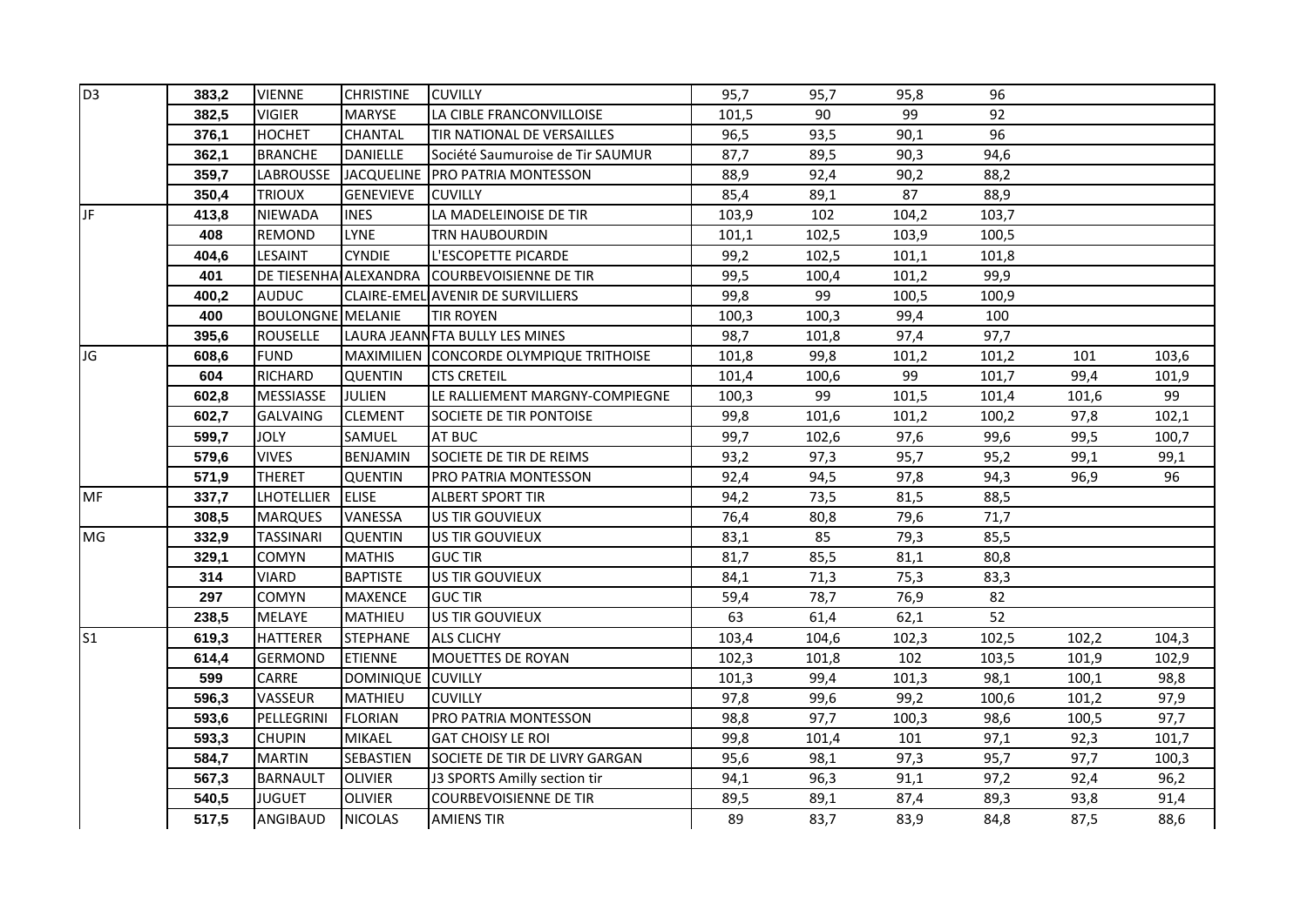| $S1-R3$ | 612,4 | RICHARD         | <b>PIERRE</b>                   | <b>AS TIR CREIL</b>                | 103,3 | 103,5 | 101   | 101,4 | 102,8 | 100,4 |
|---------|-------|-----------------|---------------------------------|------------------------------------|-------|-------|-------|-------|-------|-------|
| ls2     | 605,9 | <b>KHAN</b>     | <b>NIZAM</b>                    | LA FOUGERAISE                      | 100,7 | 103,4 | 100,1 | 100,8 | 98,9  | 102   |
|         | 584,2 | JARDE           | CAROL                           | <b>PRO PATRIA MONTESSON</b>        | 99,3  | 100,2 | 95,4  | 94,4  | 97,5  | 97,4  |
|         | 582,6 | <b>DECHANCE</b> | THIERRY                         | <b>GAT CHOISY LE ROI</b>           | 94,6  | 100,3 | 98,7  | 97,4  | 99,1  | 92,5  |
|         | 571,7 | <b>REMY</b>     | <b>PHILIPPE</b>                 | TIR ROYEN                          | 97,5  | 95,8  | 90,6  | 92,6  | 95,6  | 99,6  |
|         | 569,8 | <b>GROULEZ</b>  | <b>STEPHANE</b>                 | <b>SOCIETE FECAMPOISE DE TIR</b>   | 90,8  | 97    | 96,8  | 96,8  | 97,1  | 91,3  |
|         | 562,2 | <b>MASTRI</b>   | <b>DAVID</b>                    | <b>FJEP MUIZON 51</b>              | 93,2  | 96,5  | 92,5  | 90,9  | 96,7  | 92,4  |
|         | 551,7 | <b>SOGNY</b>    | <b>RICHARD</b>                  | <b>FJEP MUIZON 51</b>              | 91,2  | 94    | 96,5  | 89,2  | 88,6  | 92,2  |
|         | 549,3 | <b>MATAGNE</b>  | <b>LAURENT</b>                  | LE RALLIEMENT MARGNY-COMPIEGNE     | 90,9  | 89    | 95,4  | 94,4  | 89,7  | 89,9  |
|         | 534,9 | <b>GREMBI</b>   |                                 | JEAN-CLAUDESOCIETE DE TIR PONTOISE | 87,4  | 88,4  | 89,6  | 87,4  | 88,2  | 93,9  |
|         | 526,7 | <b>GRANDN</b>   |                                 | CHRISTOPHE ICOURBEVOISIENNE DE TIR | 90,3  | 86    | 86,7  | 90,8  | 81,9  | 91    |
|         | 513,2 | <b>BOCHER</b>   | <b>FREDERIC</b>                 | <b>IUS TIR GOUVIEUX</b>            | 88,7  | 74    | 85,4  | 86,8  | 86,6  | 91,7  |
|         | 302,7 | <b>GESLIN</b>   | <b>STEPHANE</b>                 | <b>IUS TIR GOUVIEUX</b>            | 47,9  | 52,1  | 57,6  | 46,2  | 54,5  | 44,4  |
| $S2-R5$ | 612,9 | <b>BALLIN</b>   | <b>FRANCISCO</b>                | <b>AS TIR CREIL</b>                | 100,2 | 101   | 102,2 | 103,4 | 105,1 | 101   |
| ls3     | 568   | <b>SCAO</b>     | <b>MICHEL</b>                   | <b>STP 95</b>                      | 98,3  | 92,8  | 92,4  | 93    | 92,9  | 98,6  |
|         | 561,7 | <b>MARTIN</b>   | <b>JEAN-CLAUDE AS TIR CREIL</b> |                                    | 98,1  | 93,2  | 90,9  | 91,7  | 96,2  | 91,6  |
|         | 550,6 | <b>VIENNE</b>   | <b>JACQUES</b>                  | <b>CUVILLY</b>                     | 91,3  | 90,8  | 86,3  | 93,4  | 92,6  | 96,2  |
|         | 526,1 | <b>TRIOUX</b>   | <b>JEAN-CLAUDECUVILLY</b>       |                                    | 85,6  | 91    | 87    | 86,8  | 91    | 84,7  |

# **PISTOLETS**

| Catégorie   | Total | <b>NOM</b>                | Prénom                    | Nom Asso                            | Série1 | Série <sub>2</sub> | série3 | Série4 | Série5 | Série6 |
|-------------|-------|---------------------------|---------------------------|-------------------------------------|--------|--------------------|--------|--------|--------|--------|
| <b>BG</b>   | 258   | LEITE                     | <b>MATHIS</b>             | TIR SPORTIF CAUDRESIEN              | 86     | 87                 | 85     |        |        |        |
|             | 242   | <b>MAGGI</b>              | JEAN-PHILIPPIAS TIR CREIL |                                     | 80     | 83                 | 79     |        |        |        |
| <b>CF</b>   | 365   | JEDRZEJEWSK MATHILDE      |                           | INOYON PM TIR                       | 90     | 94                 | 90     | 91     |        |        |
|             | 353   | <b>PECOURT</b>            | <b>JUSTINE</b>            | IALBERT SPORT TIR                   | 89     | 85                 | 89     | 90     |        |        |
|             | 351   | <b>RIBEIRO NUNILOLA</b>   |                           | SOCIETE DE TIR DE REIMS             | 86     | 86                 | 89     | 90     |        |        |
|             | 349   | <b>REBOISSON</b>          | <b>ICLEMENCE</b>          | <b>USM MALAKOFF</b>                 | 85     | 87                 | 87     | 90     |        |        |
|             |       | <b>ENJALBERT</b>          | <b>LEANA</b>              | <b>AST POISSY</b>                   | 89     | 84                 | 86     | 90     |        |        |
|             | 334   | <b>BUFFET</b>             | <b>MATHILDE</b>           | <b>AST POISSY</b>                   | 89     | 74                 | 83     | 88     |        |        |
|             | 325   | <b>DE TIESENHALEMILY</b>  |                           | <b>COURBEVOISIENNE DE TIR</b>       | 84     | 81                 | 82     | 78     |        |        |
| <b>I</b> CG | 547   | <b>DUMONT</b>             | <b>AXEL</b>               | ALBERT SPORT TIR                    | 88     | 90                 | 95     | 90     | 90     | 94     |
|             | 543   | <b>BURONFOSSE ANTOINE</b> |                           | <b>SOCIETE DE TIR DE GUISE</b>      | 87     | 93                 | 92     | 93     | 94     | 84     |
|             | 541   | <b>HUE</b>                |                           | JEAN-CHRIST(ALBERT SPORT TIR        | 89     | 91                 | 92     | 87     | 92     | 90     |
|             | 504   | <b>COPIN</b>              | <b>ANTOINE</b>            | <b>ALBERT SPORT TIR</b>             | 82     | 79                 | 90     | 85     | 88     | 80     |
|             | 503   | <b>DESACHY</b>            | <b>LUCAS</b>              | <b>TIR ROYEN</b>                    | 80     | 84                 | 80     | 83     | 93     | 83     |
|             | 490   | <b>DUREUX</b>             | <b>AURELIEN</b>           | <b>CARABINIERS SAINT QUENTINOIS</b> | 84     | 76                 | 84     | 75     | 91     | 80     |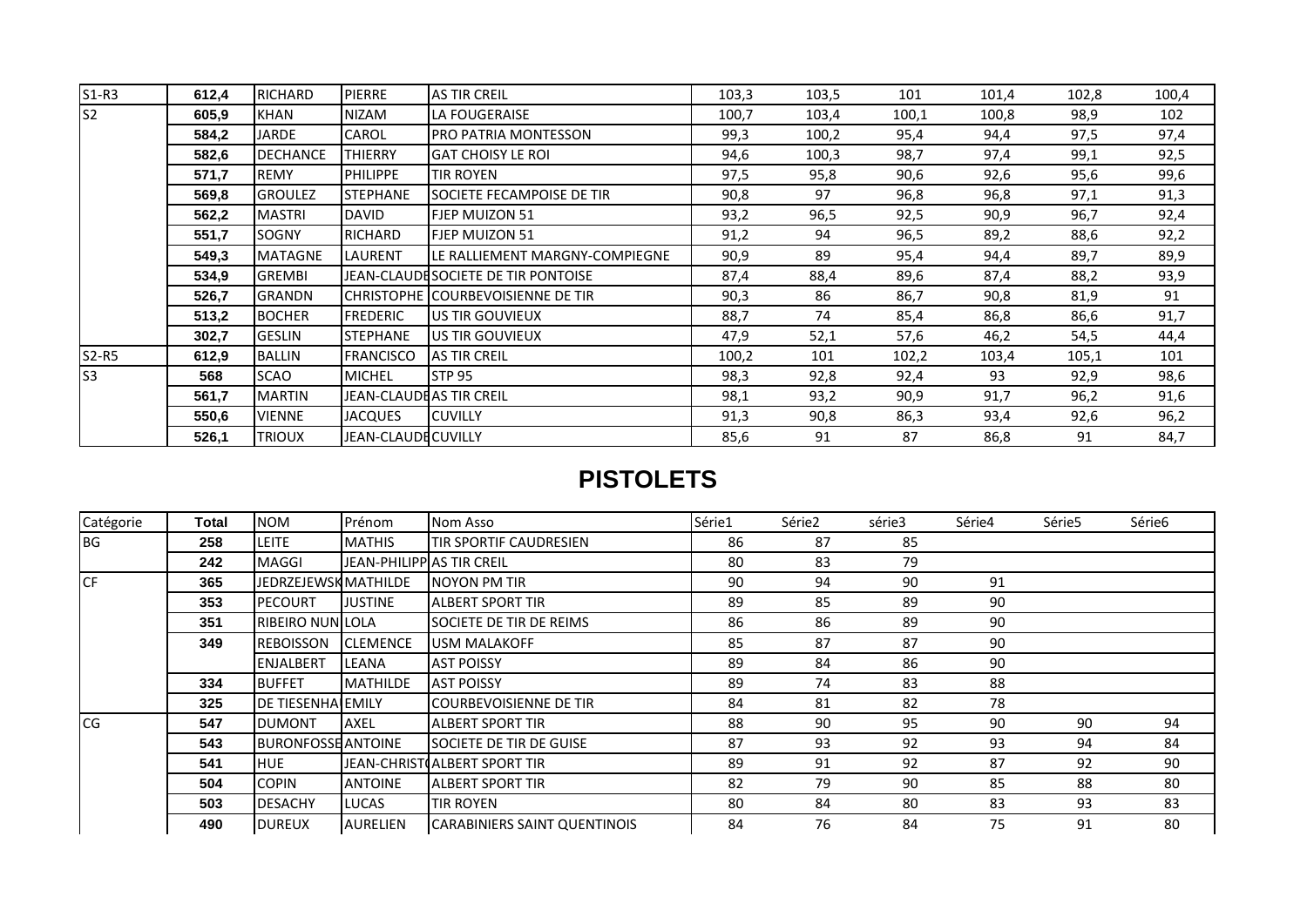|                 | 460 | <b>CHARLET</b>             |                          | ALEXANDRE ALBERT SPORT TIR                    | 83 | 78 | 74 | 68 | 82 | 75 |
|-----------------|-----|----------------------------|--------------------------|-----------------------------------------------|----|----|----|----|----|----|
| D <sub>1</sub>  | 386 | <b>GOBERVILLE SANDRINE</b> |                          | <b>AS TIR CREIL</b>                           | 97 | 95 | 98 | 96 |    |    |
|                 | 368 | <b>FOURRE</b>              |                          | <b>VERONIQUE ASSOCIATION VICINOISE DE TIR</b> | 88 | 95 | 96 | 89 |    |    |
|                 | 365 | <b>FILOSSI</b>             | LISE-AURORE AS TIR CREIL |                                               | 90 | 91 | 90 | 94 |    |    |
|                 | 365 | <b>PRACASTIN</b>           | <b>VALERIE</b>           | <b>CTS CRETEIL</b>                            | 87 | 93 | 96 | 89 |    |    |
|                 | 362 | MRUGALSKI                  | <b>MAGALI</b>            | US TIR GOUVIEUX                               | 91 | 88 | 91 | 92 |    |    |
|                 | 359 | <b>BUCKSUN</b>             | <b>FAZIMAH</b>           | <b>AST ROISSY</b>                             | 87 | 89 | 92 | 91 |    |    |
|                 | 357 | <b>FEVRIER</b>             | <b>AURELIE</b>           | <b>TIR SPORTIF CAUDRESIEN</b>                 | 90 | 88 | 90 | 89 |    |    |
|                 | 351 | <b>PRECY</b>               | LAURE                    | SOCIETE DE TIR PONTOISE                       | 87 | 86 | 88 | 90 |    |    |
|                 | 350 | <b>COMYN</b>               | SANDRINE                 | <b>GUC TIR</b>                                | 91 | 86 | 84 | 89 |    |    |
|                 | 344 | <b>LEBARBIER</b>           | <b>SEVERINE</b>          | US TIR GOUVIEUX                               | 86 | 85 | 90 | 83 |    |    |
|                 | 342 | BILLARAND                  | <b>STEPHANIE</b>         | <b>CIBLE FRANCONVILLOISE</b>                  | 86 | 87 | 83 | 86 |    |    |
|                 | 342 | CHUMAKOVA TATIANA          |                          | <b>AS TIR CREIL</b>                           | 89 | 89 | 80 | 84 |    |    |
|                 | 327 | <b>VISEE</b>               | <b>LAETICIA</b>          | <b>BELGE</b>                                  | 82 | 84 | 74 | 87 |    |    |
|                 | 269 | <b>MARIAGE</b>             | <b>LAETITIA</b>          | <b>US TIR GOUVIEUX</b>                        | 57 | 69 | 69 | 74 |    |    |
| D <sub>2</sub>  | 371 | <b>SEIVE</b>               | <b>BERTILLE</b>          | <b>AS TIR CREIL</b>                           | 93 | 94 | 92 | 92 |    |    |
|                 | 357 | <b>DEPRE</b>               | <b>NATHALIE</b>          | PRO PATRIA MONTESSON                          | 87 | 94 | 88 | 88 |    |    |
|                 | 352 | <b>LOPEZ</b>               | <b>LAURENCE</b>          | LA CIBLE FRANCONVILLOISE                      | 90 | 89 | 89 | 84 |    |    |
|                 | 350 | <b>LAUNAY</b>              | <b>VALERIE</b>           | S.T.B TIR                                     | 87 | 86 | 91 | 86 |    |    |
|                 | 340 | SCHAMMEL                   | <b>EVELYNE</b>           | <b>AS TIR CREIL</b>                           | 84 | 85 | 85 | 86 |    |    |
|                 | 336 | <b>LEBLANC</b>             | <b>FLORENCE</b>          | <b>AS TIR CREIL</b>                           | 85 | 82 | 85 | 84 |    |    |
|                 | 335 | MAGGI                      | CAROLE                   | <b>AS TIR CREIL</b>                           | 79 | 85 | 83 | 88 |    |    |
|                 | 334 | <b>DE SAEVER</b>           | <b>HELENE</b>            | <b>AS TIR CREIL</b>                           | 83 | 83 | 76 | 92 |    |    |
|                 | 317 | LESCALLIER                 | France                   | US TIR GOUVIEUX                               | 78 | 74 | 81 | 84 |    |    |
|                 | 280 | <b>CARRAS</b>              | ANNE                     | US TIR GOUVIEUX                               | 67 | 69 | 75 | 69 |    |    |
| $\overline{D3}$ | 355 | <b>JACOB</b>               | <b>DANIELE</b>           | <b>AMIENS TIR</b>                             | 90 | 89 | 88 | 88 |    |    |
|                 | 335 | <b>DEFRANCE</b>            | <b>NADINE</b>            | LE REVEIL D AUTEUIL                           | 81 | 84 | 86 | 84 |    |    |
|                 | 329 | <b>CORBIER</b>             | <b>FRANCOISE BELGE</b>   |                                               | 80 | 82 | 83 | 84 |    |    |
|                 | 326 | <b>BETOURNE</b>            |                          | MARIE-CLAUI CIBLE FRANCONVILLOISE             | 79 | 85 | 80 | 82 |    |    |
|                 | 317 | <b>GRANDIN</b>             | <b>CHANTAL</b>           | <b>SOCIETE DE TIR PONTOISE</b>                | 82 | 81 | 82 | 72 |    |    |
|                 | 309 | <b>GUILLOT</b>             | <b>MICHELE</b>           | <b>AS TIR CREIL</b>                           | 73 | 78 | 78 | 80 |    |    |
| UF.             | 363 | <b>MOURIN</b>              | <b>CAROLINE</b>          | <b>SOCIETE DE TIR DE GUISE</b>                | 88 | 93 | 91 | 91 |    |    |
|                 | 358 | <b>FIFIS</b>               | <b>MARINA</b>            | AS TIR CREIL                                  | 93 | 90 | 87 | 88 |    |    |
|                 | 348 | <b>DUPONT</b>              | <b>OPHELIE</b>           | TIR SPORTIF CAUDRESIEN                        | 87 | 87 | 87 | 87 |    |    |
| JG              | 538 | <b>HARDY</b>               | <b>TOM</b>               | SOCIETE DE TIR DE REIMS                       | 89 | 94 | 86 | 87 | 90 | 92 |
|                 | 532 | <b>BORCK</b>               | <b>CHARLES</b>           | SOCIETE DE TIR DE REIMS                       | 90 | 88 | 87 | 89 | 86 | 92 |
| MF              | 362 | JEDRZEJEWSK CAMILLE        |                          | <b>NOYON PM TIR</b>                           | 86 | 90 | 90 | 96 |    |    |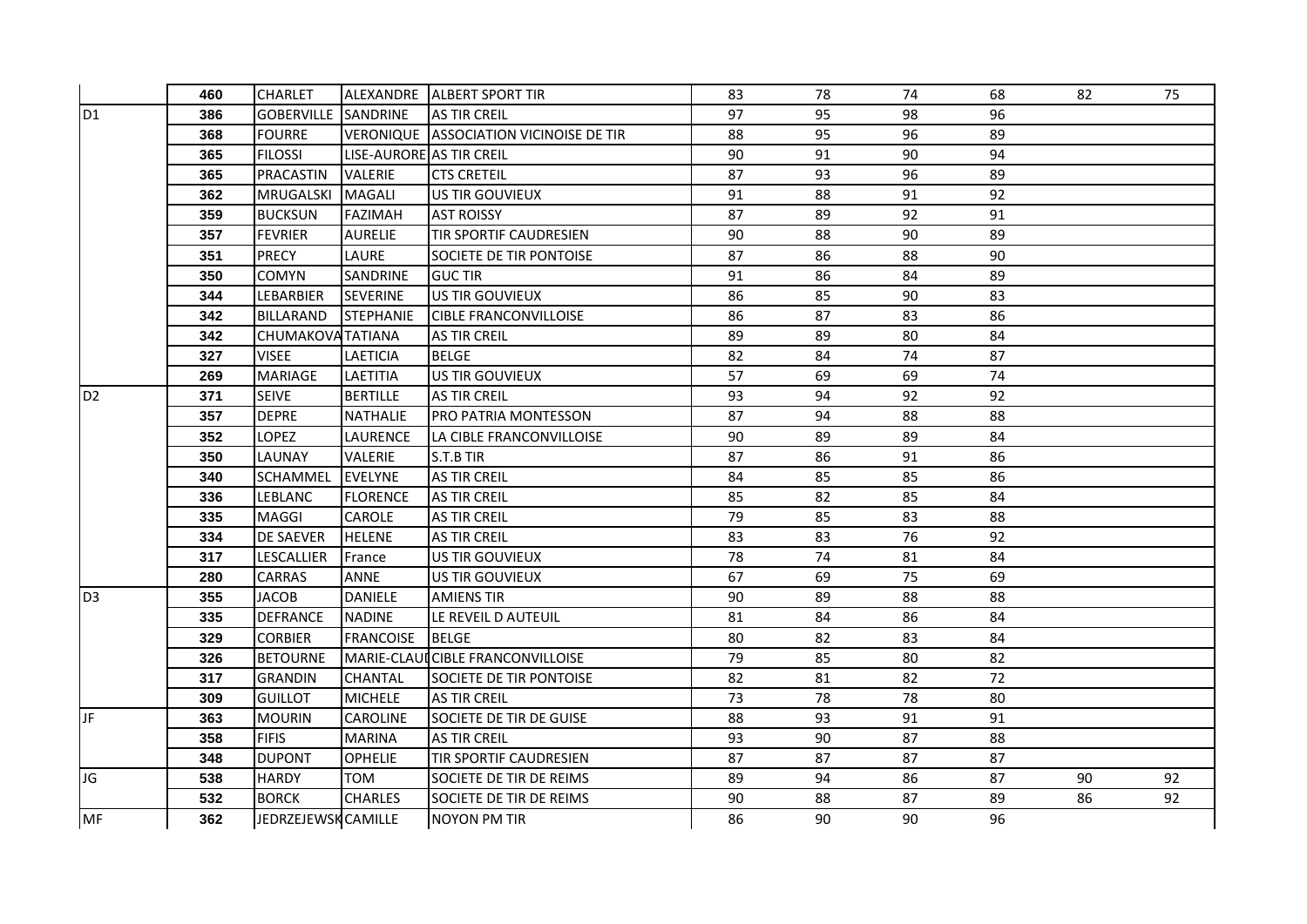|                | 354 | PIOCH              | ANNABELLE        | <b>ST SAIT FLOUR</b>                | 84 | 91 | 90 | 89 |    |    |
|----------------|-----|--------------------|------------------|-------------------------------------|----|----|----|----|----|----|
| MG             | 350 | <b>DHENAIN</b>     | <b>THEO</b>      | <b>ALBERT SPORT TIR</b>             | 88 | 87 | 87 | 88 |    |    |
| S <sub>1</sub> | 573 | <b>GEISEN</b>      | <b>LIONEL</b>    | TIR SPORTING CLUB ROMILLY           | 93 | 94 | 97 | 93 | 99 | 97 |
|                | 569 | <b>DEHON</b>       | <b>JOHAN</b>     | <b>BELGE</b>                        | 98 | 94 | 96 | 90 | 95 | 96 |
|                |     | <b>CHAPON</b>      | <b>KEVIN</b>     | <b>USM MALAKOFF</b>                 | 96 | 96 | 96 | 91 | 97 | 93 |
|                | 567 | <b>THOORIS</b>     | REMI             | LA JEAN-BART TIR DUNKERQUE          | 93 | 96 | 98 | 94 | 93 | 93 |
|                | 557 | <b>YEPES</b>       | <b>PIERRE</b>    | <b>USM MALAKOFF</b>                 | 94 | 96 | 91 | 92 | 91 | 93 |
|                | 554 | <b>HARRY</b>       | <b>PIERRE</b>    | <b>USM MALAKOFF</b>                 | 95 | 94 | 93 | 91 | 90 | 91 |
|                | 550 | <b>SCHIRAR</b>     | <b>THEO</b>      | SOCIETE DE TIR PONTOISE             | 90 | 85 | 95 | 93 | 94 | 93 |
|                | 549 | SAVARY             | PIERRE           | Détente Camblysienne                | 87 | 90 | 91 | 92 | 95 | 94 |
|                | 548 | <b>BRUN</b>        | <b>CHARLES</b>   | <b>CSAD CHATELLEREAULT</b>          | 91 | 89 | 91 | 94 | 90 | 93 |
|                | 546 | ZUANIGH            | <b>THOMAS</b>    | Détente Camblysienne                | 93 | 91 | 84 | 92 | 94 | 92 |
|                |     | LUPASCU            | <b>GHEORGHE</b>  | <b>CTS CRETEIL</b>                  | 96 | 89 | 87 | 91 | 92 | 91 |
|                | 539 | <b>DEWAELE</b>     | MATTHIEU         | FTA BULLY LES MINES                 | 89 | 89 | 91 | 85 | 93 | 92 |
|                | 527 | <b>VRANCX</b>      | ANDRE            | <b>BELGE</b>                        | 86 | 90 | 88 | 90 | 86 | 87 |
|                | 525 | <b>AGOUNE</b>      | WAHID            | <b>USM MALAKOFF</b>                 | 90 | 76 | 85 | 90 | 89 | 95 |
|                | 520 | MOLINILLO          | <b>MICHAEL</b>   | <b>AS TIR CREIL</b>                 | 83 | 87 | 90 | 85 | 85 | 90 |
|                | 515 | <b>BEAUMONT</b>    | <b>NICOLAS</b>   | <b>US TIR GOUVIEUX</b>              | 84 | 88 | 84 | 89 | 86 | 84 |
|                | 505 | <b>RENAUD</b>      | <b>FREDERIC</b>  | SOCIETE DE TIR PONTOISE             | 84 | 89 | 83 | 80 | 86 | 83 |
|                | 501 | LESCALLIER         | <b>LAURENT</b>   | US TIR GOUVIEUX                     | 84 | 86 | 75 | 87 | 90 | 79 |
|                | 474 | CABRAL             | PAULO            | US TIR GOUVIEUX                     | 78 | 74 | 81 | 87 | 81 | 73 |
|                | 369 | <b>DELANDE</b>     | SEBASTIEN        | <b>US TIR GOUVIEUX</b>              | 57 | 60 | 50 | 76 | 69 | 57 |
| S <sub>2</sub> | 560 | <b>CHARTIER</b>    | <b>OLIVIER</b>   | <b>STF</b>                          | 95 | 92 | 93 | 95 | 92 | 93 |
|                | 559 | <b>LHOIR</b>       | <b>PATRICE</b>   | <b>BELGE</b>                        | 94 | 94 | 95 | 90 | 90 | 96 |
|                | 555 | <b>BISSAINTE</b>   | <b>BRUNO</b>     | <b>GUC TIR</b>                      | 88 | 95 | 92 | 94 | 94 | 92 |
|                | 553 | LEONARDON DENIS    |                  | REX CLUB DEMERAT                    | 92 | 93 | 90 | 95 | 92 | 91 |
|                | 549 | <b>MARCQ</b>       | <b>FLORENT</b>   | SOCIETE DE TIR PONTOISE             | 90 | 90 | 92 | 94 | 92 | 91 |
|                | 548 | <b>HOLLANDE</b>    |                  | JEAN-PIERRE COURBEVOISIENNE DE TIR  | 93 | 92 | 89 | 88 | 89 | 97 |
|                |     | <b>DEHON</b>       | <b>BERNARD</b>   | <b>BELGE</b>                        | 90 | 97 | 90 | 93 | 92 | 86 |
|                | 546 | LENGRONNE BRUNO    |                  | SOCIETE DE TIR PONTOISE             | 90 | 93 | 93 | 95 | 85 | 90 |
|                | 545 | THIRAULT           |                  | MARC-DIDIER SOCIETE DE TIR DE REIMS | 90 | 89 | 95 | 89 | 93 | 89 |
|                | 544 | ARNAULT            | JEAN-LUC         | <b>TIR SPORTIF GARENNOIS</b>        | 89 | 89 | 91 | 90 | 92 | 93 |
|                | 541 | <b>CHOQUET</b>     | JOËL             | CARABINIERS DE BILLY MONTIGNY       | 94 | 90 | 88 | 91 | 89 | 89 |
|                | 540 | <b>ELLEINSTEIN</b> | <b>JEAN-PAUL</b> | SOCIETE DE TIR PONTOISE             | 91 | 88 | 93 | 92 | 81 | 95 |
|                | 540 | <b>ZUANIGH</b>     | DANIEL           | Détente Camblysienne                | 85 | 90 | 89 | 90 | 95 | 91 |
|                | 539 | GALLEZ             | <b>RENALD</b>    | <b>BELGE</b>                        | 92 | 84 | 92 | 92 | 91 | 88 |
|                | 537 | <b>RIBEIRO</b>     | CARLOS           | <b>AST ROISSY</b>                   | 89 | 92 | 89 | 88 | 87 | 92 |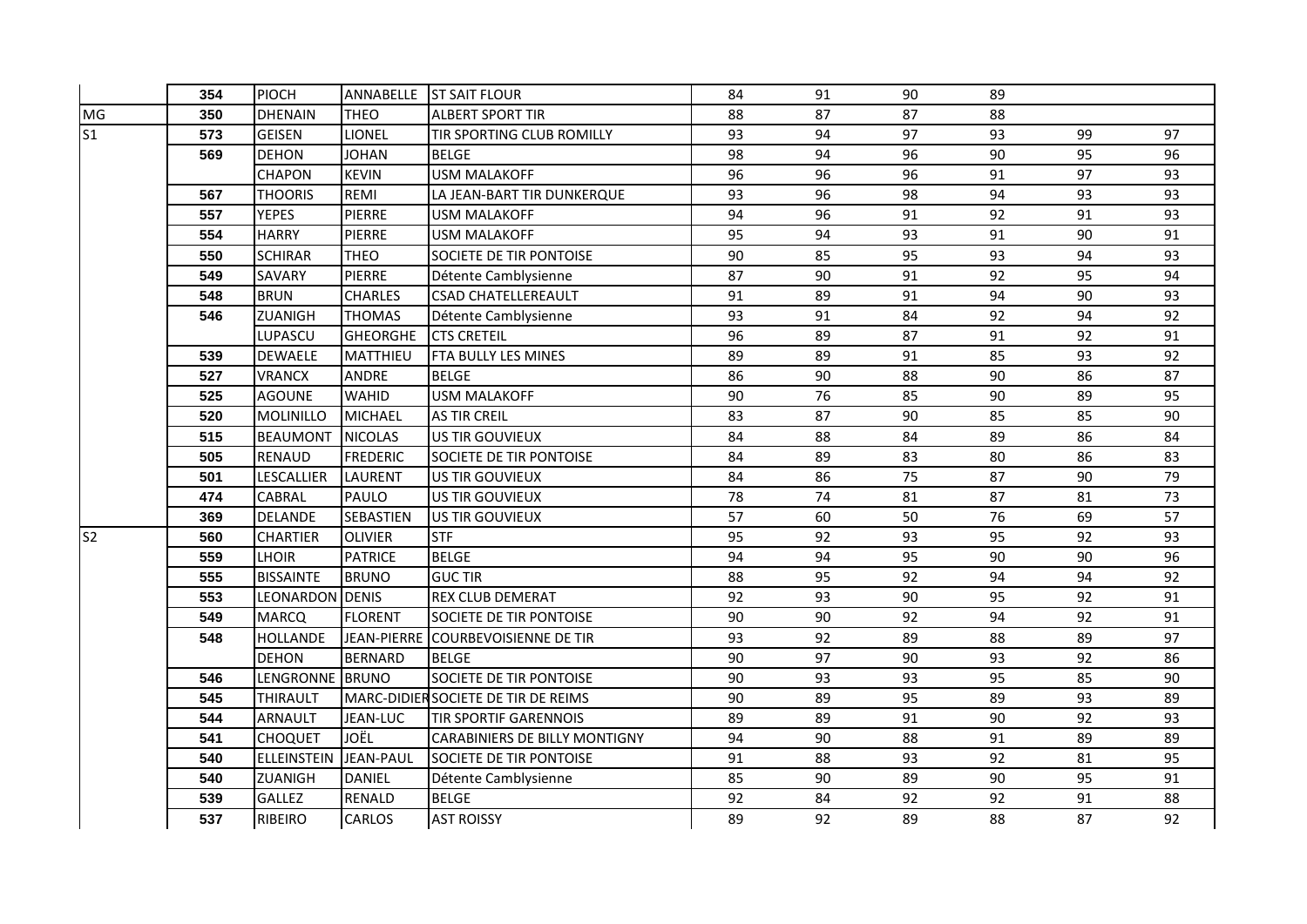|    |       | LAMY                 | <b>LIONEL</b>            | <b>AST POISSY</b>                    | 89 | 94 | 88 | 93 | 87 | 86 |
|----|-------|----------------------|--------------------------|--------------------------------------|----|----|----|----|----|----|
|    | 534   | <b>DELAYRE</b>       | <b>ALAIN</b>             | <b>USM MALAKOFF</b>                  | 90 | 89 | 89 | 84 | 91 | 91 |
|    | 530   | <b>SIAS</b>          | <b>MARIO</b>             | ST QUINCY VOISIN                     | 85 | 86 | 84 | 93 | 90 | 92 |
|    | 529   | <b>ROUSSEL</b>       | <b>VINCENT</b>           | <b>CIBLE FRANCONVILLOISE</b>         | 88 | 88 | 88 | 90 | 85 | 90 |
|    | 529   | <b>VOCHELLE</b>      | <b>ALAIN</b>             | <b>ALBERT SPORT TIR</b>              | 87 | 89 | 88 | 87 | 90 | 88 |
|    | 528   | <b>LESIEUR</b>       | <b>FRANCK</b>            | LA CIBLE FRANCONVILLOISE             | 87 | 87 | 89 | 89 | 86 | 90 |
|    | 527   | VANMERRIS            | <b>FABRICE</b>           | <b>AMIENS TIR</b>                    | 85 | 87 | 86 | 86 | 91 | 92 |
|    | 526   | <b>RECLUS</b>        | <b>PHILIPPE</b>          | <b>USM MALAKOFF</b>                  | 90 | 86 | 92 | 86 | 83 | 89 |
|    | 520   | <b>ANCELLIN</b>      | <b>BRUNO</b>             | <b>TIR ROYEN</b>                     | 85 | 88 | 87 | 88 | 86 | 86 |
|    | 516   | <b>BRECY</b>         | <b>MARC</b>              | <b>TIR ROYEN</b>                     | 86 | 86 | 84 | 87 | 87 | 86 |
|    | 516   | <b>MRUGALSKI</b>     |                          | <b>CHRISTOPHE US TIR GOUVIEUX</b>    | 87 | 82 | 89 | 88 | 86 | 84 |
|    | 513   | <b>DECALF</b>        | JEAN-LUC                 | <b>CARABINIERS DE BILLY MONTIGNY</b> | 84 | 84 | 88 | 83 | 91 | 83 |
|    | 511   | MAGGI                | <b>MARC</b>              | <b>AS TIR CREIL</b>                  | 84 | 84 | 85 | 85 | 85 | 88 |
|    | 510   | PEJU                 | <b>MARC</b>              | US TIR GOUVIEUX                      | 88 | 81 | 86 | 88 | 83 | 84 |
|    | 510   | <b>POLVECHE</b>      | <b>JEAN-MARIE</b>        | <b>FTA BULLY LES MINES</b>           | 82 | 88 | 86 | 87 | 86 | 81 |
|    | 508   | <b>HOCQ</b>          | <b>BRUNO</b>             | <b>AS TIR CREIL</b>                  | 85 | 78 | 86 | 85 | 88 | 86 |
|    | 507   | <b>DUMONT</b>        | LAURENT                  | <b>AS TIR CREIL</b>                  | 90 | 83 | 79 | 90 | 86 | 79 |
|    | 506   | <b>GREMBI</b>        |                          | JEAN-CLAUDE SOCIETE DE TIR PONTOISE  | 87 | 85 | 81 | 85 | 85 | 83 |
|    | 504   | <b>CRETOT</b>        | PASCAL                   | USC MONTDIDIER SECTION TIR           | 79 | 85 | 81 | 84 | 86 | 89 |
|    | 491   | <b>PERPETTE</b>      | <b>FRANCK</b>            | US TIR GOUVIEUX                      | 79 | 85 | 86 | 82 | 80 | 79 |
|    | 483   | <b>TASSINARI</b>     | <b>BRUNO</b>             | US TIR GOUVIEUX                      | 81 | 79 | 74 | 77 | 88 | 84 |
|    | 471   | <b>DUMONT</b>        | <b>PATRICK</b>           | <b>ALBERT SPORT TIR</b>              | 67 | 80 | 80 | 86 | 74 | 84 |
|    | 395   | <b>LEBRETON</b>      | <b>DIDIER</b>            | US TIR GOUVIEUX                      | 75 | 64 | 64 | 58 | 62 | 72 |
|    | 355   | <b>FRATELLO</b>      | <b>SAVERIO</b>           | US TIR GOUVIEUX                      | 26 | 43 | 67 | 73 | 69 | 77 |
| S3 | 554   | <b>PERIE</b>         | <b>JACQUES</b>           | TIR NATIONAL DE VERSAILLES           | 93 | 92 | 92 | 90 | 93 | 94 |
|    | 552   | <b>BRANCHE</b>       | <b>MICHEL</b>            | Société Saumuroise de Tir SAUMUR     | 91 | 93 | 95 | 91 | 91 | 91 |
|    | 550   | <b>BECQUET</b>       | JEAN-MARIE AS TIR CREIL  |                                      | 92 | 92 | 92 | 88 | 93 | 93 |
|    | 548   | <b>PEREZ</b>         |                          | JEAN-MICHEL CIBLE CLERMONTOISE       | 92 | 92 | 94 | 89 | 90 | 91 |
|    | 546   | <b>GARAT</b>         | <b>THIERRY</b>           | <b>TIR SPORTIF CAUDRESIEN</b>        | 95 | 92 | 87 | 94 | 90 | 88 |
|    | 545   | <b>BENOIST</b>       | <b>GERARD</b>            | <b>AS TIR CREIL</b>                  | 85 | 94 | 95 | 90 | 89 | 92 |
|    | 541   | PONTZEELE            | <b>BERNARD</b>           | <b>CARABINIERS DE BILLY MONTIGNY</b> | 89 | 90 | 94 | 91 | 85 | 92 |
|    |       | CALANDREAU JEAN-PAUL |                          | AT BUC                               | 89 | 89 | 92 | 93 | 91 | 87 |
|    | 540   | SOUILLIART           | <b>PATRICE</b>           | <b>AMIENS TIR</b>                    | 88 | 91 | 87 | 92 | 90 | 92 |
|    | 537   | <b>BUIGNET</b>       | PASCAL                   | Détente Camblysienne                 | 88 | 90 | 89 | 90 | 89 | 91 |
|    | 531   | <b>DE SAEVER</b>     | JEAN-PIERRE AS TIR CREIL |                                      | 91 | 85 | 92 | 91 | 89 | 83 |
|    | 529   | <b>KREUZ</b>         | <b>GERARD</b>            | <b>ALBERT SPORT TIR</b>              | 86 | 85 | 89 | 91 | 89 | 89 |
|    | 521,4 | <b>DEFRANCE</b>      | <b>MICHEL</b>            | LE REVEIL D AUTEUIL                  | 85 | 86 | 88 | 86 | 88 | 88 |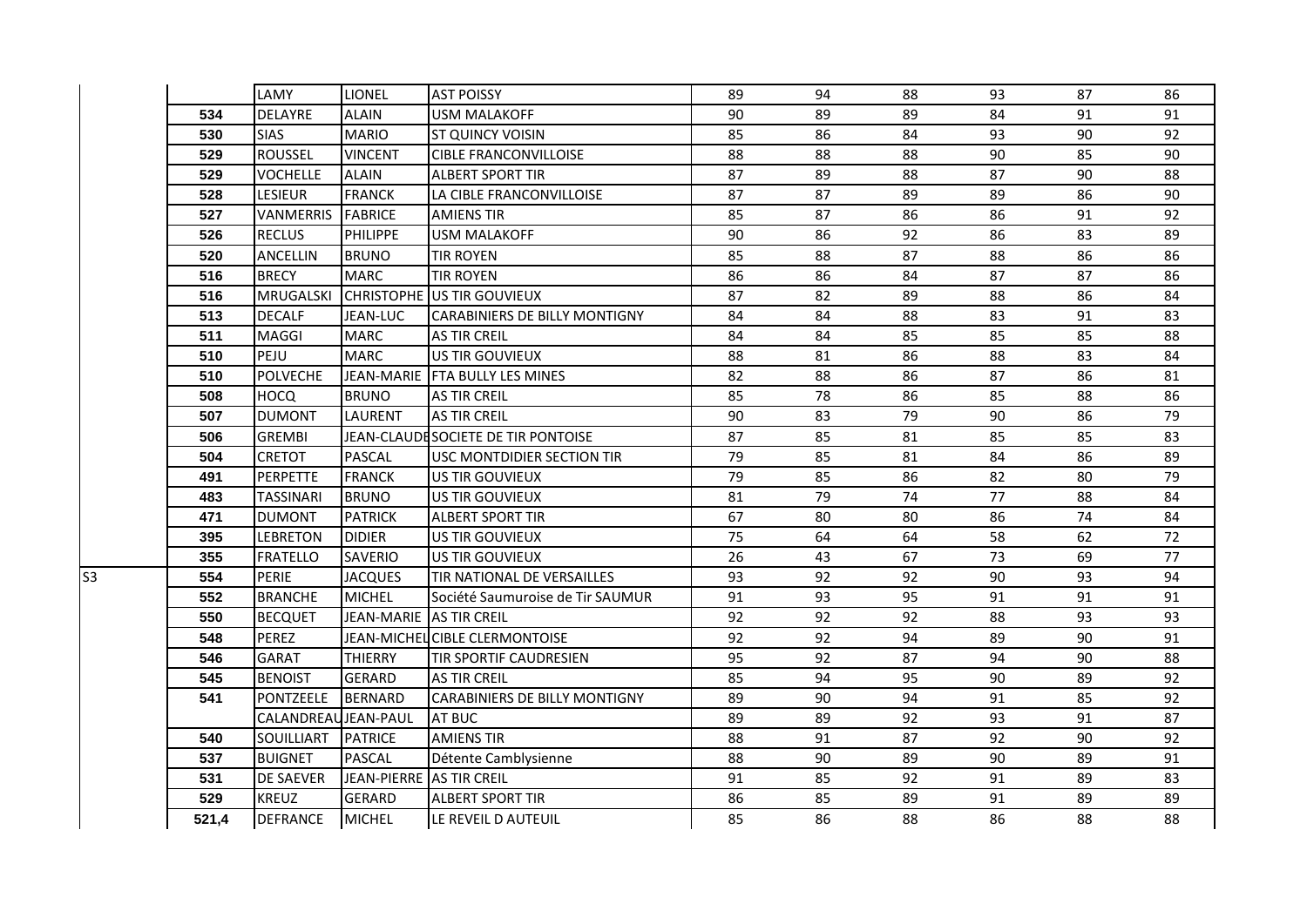| 521 | <b>ROURE</b>   | <b>GERALD</b>            | .T.B TIR<br>.                        | o-<br>oς | ດ¬<br>$\bullet$ | $\sim$ |        | oг<br>ັັ | 88       |
|-----|----------------|--------------------------|--------------------------------------|----------|-----------------|--------|--------|----------|----------|
| 518 | <b>MAILLE</b>  | <b>RENE</b>              | <b>AMIENS TIR</b>                    | 86       | ດາ<br>ده        | 85     | 89     | 89       | 86       |
| 472 | <b>STENCEL</b> | <b>HENRI</b>             | <b>CARABINIERS DE BILLY MONTIGNY</b> | 7ь       |                 | 70     | $\neg$ | 70       | 85       |
| 453 | <b>MARTIN</b>  | JEAN-CLAUDE AS TIR CREIL |                                      |          | o.<br>ΟT        | 80     | ັ      |          | $\sigma$ |

## **STANDARD**

| Catégorie      | <b>Total</b> | <b>NOM</b>                 | Prénom                   | <b>Nom Asso</b>                    | Série1 | Série2 | série3 | Série4 | Série5 | Série6 |
|----------------|--------------|----------------------------|--------------------------|------------------------------------|--------|--------|--------|--------|--------|--------|
| <b>CF</b>      | 348          | DE TIESENHA EMILY          |                          | <b>COURBEVOISIENNE DE TIR</b>      | 43     | 42     | 45     | 46     | 43     | 43     |
|                | 267          | <b>PERPETTE</b>            | <b>TIPHANIE</b>          | US TIR GOUVIEUX                    | 34     | 30     | 31     | 33     | 38     | 33     |
| D <sub>1</sub> | 369          | <b>GOBERVILLE SANDRINE</b> |                          | <b>AS TIR CREIL</b>                | 44     | 46     | 47     | 46     | 48     | 46     |
|                | 352          | <b>FEVRIER</b>             | <b>AURELIE</b>           | <b>TIR SPORTIF CAUDRESIEN</b>      | 42     | 43     | 43     | 43     | 41     | 46     |
|                | 342          | <b>FILOSSI</b>             | LISE-AURORE AS TIR CREIL |                                    | 43     | 43     | 39     | 42     | 46     | 45     |
|                | 310          | <b>COMYN</b>               | <b>SANDRINE</b>          | <b>GUC TIR</b>                     | 41     | 40     | 36     | 32     | 40     | 35     |
| D <sub>2</sub> | 345          | <b>SEIVE</b>               | <b>BERTILLE</b>          | <b>AS TIR CREIL</b>                | 42     | 42     | 45     | 46     | 44     | 42     |
|                | 343          | <b>DEPRE</b>               | <b>NATHALIE</b>          | <b>PRO PATRIA MONTESSON</b>        | 43     | 45     | 44     | 43     | 44     | 43     |
|                | 322          | <b>SCHAMMEL</b>            | <b>EVELYNE</b>           | <b>AS TIR CREIL</b>                | 39     | 40     | 38     | 40     | 40     | 39     |
|                | 311          | <b>DE SAEVER</b>           | <b>HELENE</b>            | <b>AS TIR CREIL</b>                | 40     | 42     | 36     | 43     | 33     | 35     |
|                | 232          | <b>GAJEWSKI</b>            | <b>CORINNE</b>           | US TIR GOUVIEUX                    | 24     | 23     | 21     | 25     | 37     | 36     |
| JG             | 357          | <b>HARDY</b>               | <b>TOM</b>               | SOCIETE DE TIR DE REIMS            | 46     | 48     | 44     | 40     | 46     | 46     |
|                | 337          | <b>BORCK</b>               | <b>CHARLES</b>           | SOCIETE DE TIR DE REIMS            | 44     | 41     | 44     | 41     | 43     | 41     |
| S <sub>1</sub> | 364          | <b>CHAPON</b>              | <b>KEVIN</b>             | <b>USM MALAKOFF</b>                | 45     | 48     | 42     | 46     | 49     | 48     |
|                | 362          | <b>THOORIS</b>             | REMI                     | LA JEAN-BART TIR DUNKERQUE         | 46     | 47     | 42     | 45     | 48     | 45     |
|                | 349          | <b>BRUN</b>                | <b>CHARLES</b>           | <b>CSAD CHATELLEREAULT</b>         | 43     | 44     | 41     | 45     | 39     | 45     |
|                | 321          | MOLINILLO                  | <b>MICHAEL</b>           | <b>AS TIR CREIL</b>                | 37     | 41     | 42     | 40     | 39     | 38     |
| S <sub>2</sub> | 362          | LEONARDON                  | <b>DENIS</b>             | <b>REX CLUB DEMERAT</b>            | 45     | 45     | 41     | 45     | 48     | 47     |
|                | 354          | <b>RIBEIRO</b>             | <b>CARLOS</b>            | <b>AST ROISSY</b>                  | 39     | 46     | 46     | 43     | 44     | 42     |
|                | 352          | <b>BISSAINTE</b>           | <b>BRUNO</b>             | <b>GUC TIR</b>                     | 41     | 40     | 47     | 47     | 42     | 45     |
|                | 351          | <b>ARNAULT</b>             | JEAN-LUC                 | <b>TIR SPORTIF GARENNOIS</b>       | 46     | 43     | 39     | 43     | 47     | 45     |
|                | 350          | <b>CHARTIER</b>            | <b>OLIVIER</b>           | <b>STF</b>                         | 46     | 40     | 45     | 43     | 47     | 43     |
|                | 334          | <b>HOLLANDE</b>            |                          | JEAN-PIERRE COURBEVOISIENNE DE TIR | 44     | 45     | 38     | 41     | 39     | 41     |
|                | 323          | <b>ELLEINSTEIN</b>         | <b>JEAN-PAUL</b>         | <b>SOCIETE DE TIR PONTOISE</b>     | 37     | 41     | 39     | 45     | 38     | 38     |
|                | 311          | <b>RECLUS</b>              | <b>PHILIPPE</b>          | <b>USM MALAKOFF</b>                | 39     | 35     | 38     | 37     | 41     | 49     |
|                | 301          | <b>PERPETTE</b>            | <b>FRANCK</b>            | US TIR GOUVIEUX                    | 41     | 39     | 37     | 41     | 43     | 34     |
|                | 283          | <b>MRUGALSKI</b>           |                          | <b>CHRISTOPHE US TIR GOUVIEUX</b>  | 36     | 28     | 38     | 36     | 40     | 44     |
|                | 278          | <b>TASSINARI</b>           | <b>BRUNO</b>             | US TIR GOUVIEUX                    | 40     | 35     | 35     | 41     | 34     | 35     |
| S <sub>3</sub> | 338          | GARAT                      | <b>THIERRY</b>           | TIR SPORTIF CAUDRESIEN             | 42     | 45     | 43     | 46     | 46     | 33     |